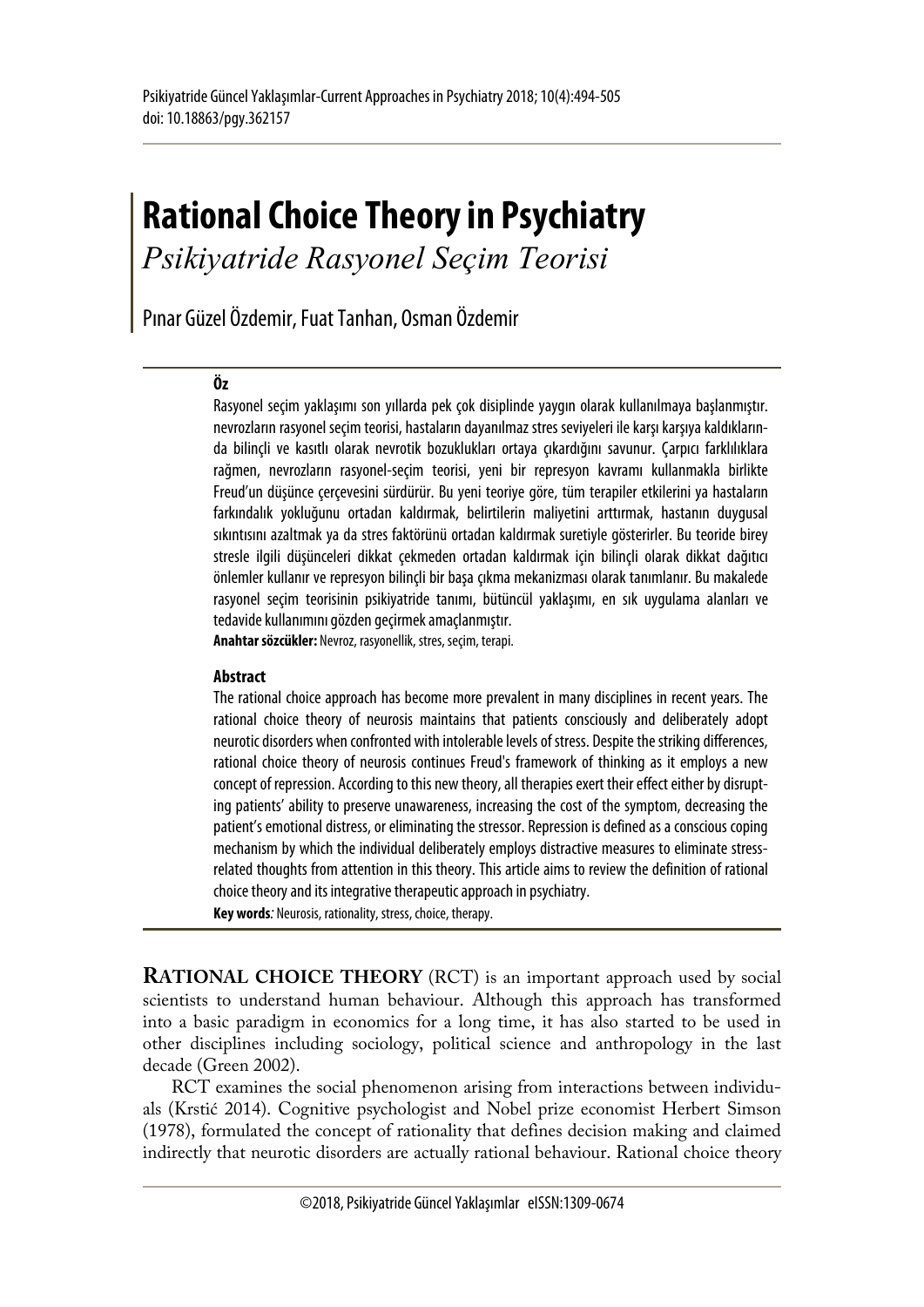has changed the rationality paradigm fundamentally. Advocates of the rational choice theory reject the "limitation" between rational and irrational which is effective in behaviour and decision making and focus on subjective determination of rationality. This article aims to review the the integrative therapeutic approach and RST's definition and practice in psychiatry.

# **Rational-Choice Theory of Neurosis**

Many basic problems related to the development and treatment of neurosis have undermined the validity of traditional theories such as behavioral, cognitive and biological in psychopathology. Depending on the neurosis development, these theories are incapable of explaining the factors affecting the prevalence of neurotic disorders, such as gender and sociocultural differences, and for fluctuations across different time periods. For example, the reason why women have a higher prevalence for neurotic disorders is not entirely clear. Similarly, the reason why the prevalence of neurotic disorders is affected by socio-cultural factors (for example, conversion disorder is mostly seen in low socio-economic classes) has not been yet clarified (Kuloglu et al. 2003). Similarly, traditional theories have difficulty in explaining diagnostic fluctuations on different time periods in neurotic disorders. As a result of the theoretical deadlock that has been going on for a long time in psychopathology, a new theory about neurosis development and treatment was developed based on this theory which has been accepted for a long time in social sciences (Rofé 2010).

Rational-Choice Theory of Neurosis (RCTN) continues the thought framework of Freud in some main subjects however it completely differs from psychoanalysis. The most important similarity between these two theories that directly deal with the diagnostic category of neurosis is that both theories claim that neurotic disorders have similar etiology and repression is the common characteristics of all these disorders. According to the basic assumptions of this theory, when individuals are confronted with intolerable levels of stress, response options become limited. The main choices include suicide, substance abuse, aggressive measures to eliminate the stressor. However, some people may develop neurotic disorders such as panic disorder, agoraphobia, obsessive compulsive disorder (OCD), and conversion disorder that primarily enable them to actively suppress their thoughts about stress and thus, relieving emotional distress. Thus, contrary to psychoanalytic doctrine, original thoughts of S.Freud and majority of experimental studies in this area emphasize that repression is conscious and deliberate (Erdelyi 2001, Erdelyi 2006). However, if neurosis is accepted deliberately and consciously, why is the patient not aware of his/her deliberate involvement in this process? The main ideas of this theory are summarized below.

#### **New Conceptualization of Repression**

RCTN, along with psychoanalysis considers the concept of neurosis as the basis to understand the development and treatment of mental disorders. Based on this approach, this theory opposes to the decision of DSM-III to remove neurosis concept (APA 1980). Pilecki et al. (2011) stated that the desire to remove this concept from the diagnostic terminology and replace it with definitions of severe pathology that were justifiable in terms reimbursement are some of the reasons why neurosis was removed.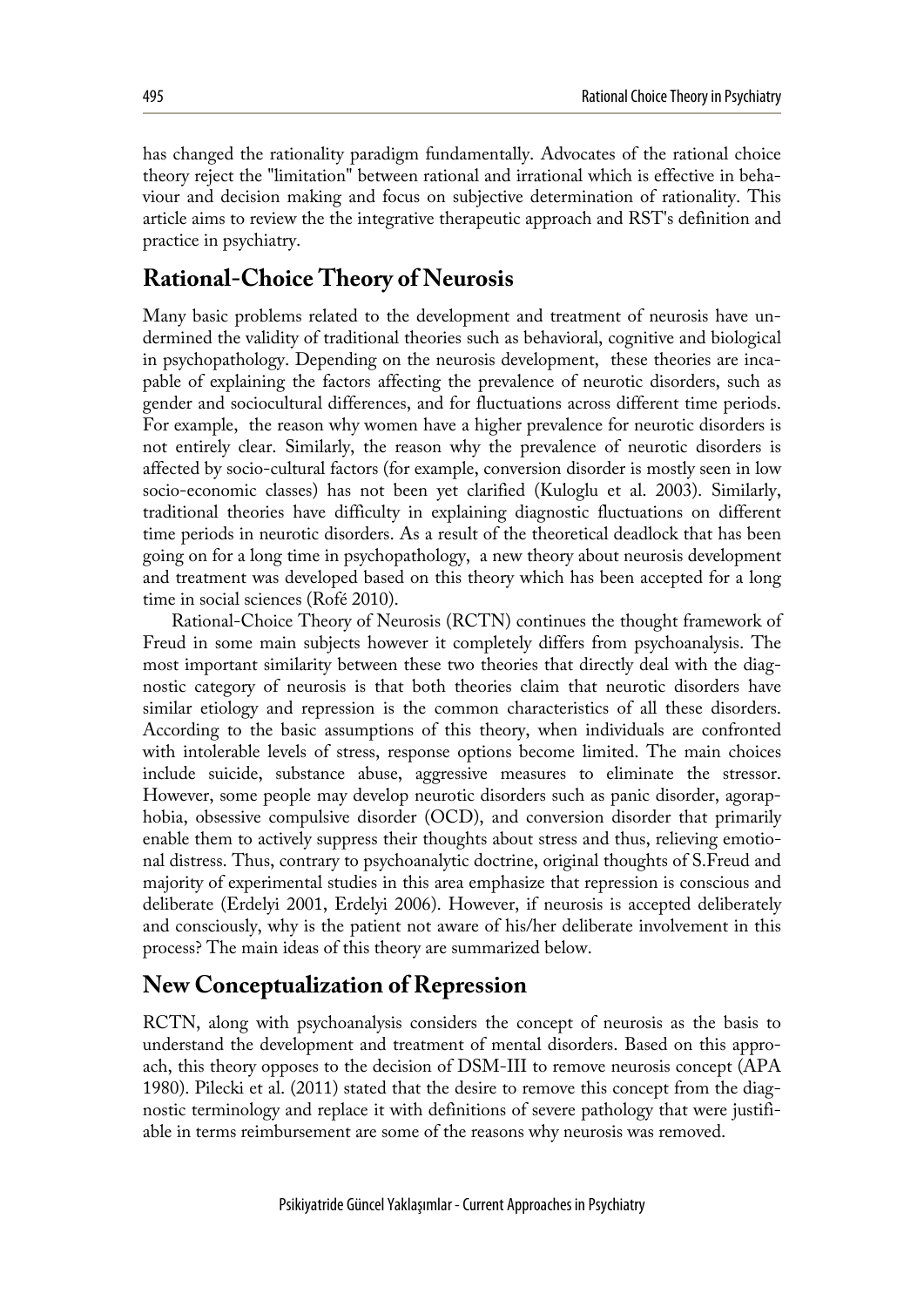The long-term progress of the mental health field surely depends on knowledge of etiology and on theoretically defined categories. Therefore, a theory with measurable criteria, which can account for the development and treatment of a certain diagnostic category and at the same time distinguish this category from other behaviours seems to be accepted unanimously as the best diagnostic approach (Rofe 2016).

Many research and clinical data define neurosis as a multidimensional concept (Rofé 2000). Accordingly, five criteria that are explained below are very important to classify a certain behaviour as neurosis.

- 1. Impact on attention and daily functioning: Studies have shown that neurotic symptoms have a remarkable value due to its time consuming and disruptive effects on daily activities and functions and quality of life. For example, 49% of people with eating disorders spend more than three hours every day on their eating disorder rituals and 16% spend more than 8 hours (Sunday et al. 1995). Similarly, panic disorder also affects daily life and activities, and ultimately reduces the quality of life significantly (Welkowitz et al. 2004). These symptoms occupy the person's attention in a way that stress related thoughts become inaccessible and severely disrupt daily activities.
- 2. Spontaneous onset: Clinical evidence shows that neurosis can develop or occur in the absence of a contingency associated with deviant behavior (Rofe 2000). For example, conversion disorder and various compulsive rituals can develop in the absence of an event that can be associated with and can account for such changes in behaviour (Jones 1980, Samuels et al. 2002). Although stress seems as a precondition for the development of neurotic disorders and for such behaviour changes, this factor only cannot be expected to explain the development of a certain neurotic symptom. Because stress is not associated only with a certain type of neurosis; it can cause various types of neurotic disorders. For example, intolerable level of stress caused by marital problems or other domestic conflicts can lead to the development of obsessive ruminations, dissociative fugue and conversion disorder (Masserman 1946, Blanchard and Hersen 1976, Rofé and Rofé 2015).
- 3. Unawareness: Patients with neurotic behavior are not aware of the underlying causes of the dramatic changes in their behaviour. Otherwise, these symptoms would not have a distractive value for the patient. Although patients may provide rational explanations for their symptoms, such as anorexics attributing their behavior to being overweight and compulsive cleaners to biological vulnerability to infection these do not reflect genuine awareness, as they are incompatible with reality. This criterion undoubtedly is one of the basic characteristics of all neurotic disorders. Unawareness can be seen in almost all neurotic disorders including hysterical blindness, obsessive compulsive disorder, anorexia nervosa and panic disorder (Horowitz 2004, Rofe and Rofé 2015). Unawareness caused by normal process of forgetting does not meet this criterion.
- 4. Rarity: The prevalence of neurotic disorders is often lower than 3% as specified in the DSM (APA 2000).
- 5. Social stigma: Neurotic behaviour can cause social stigma for a person as it is seen as a reflection of physical or mental diseases. However, abnormal behavi-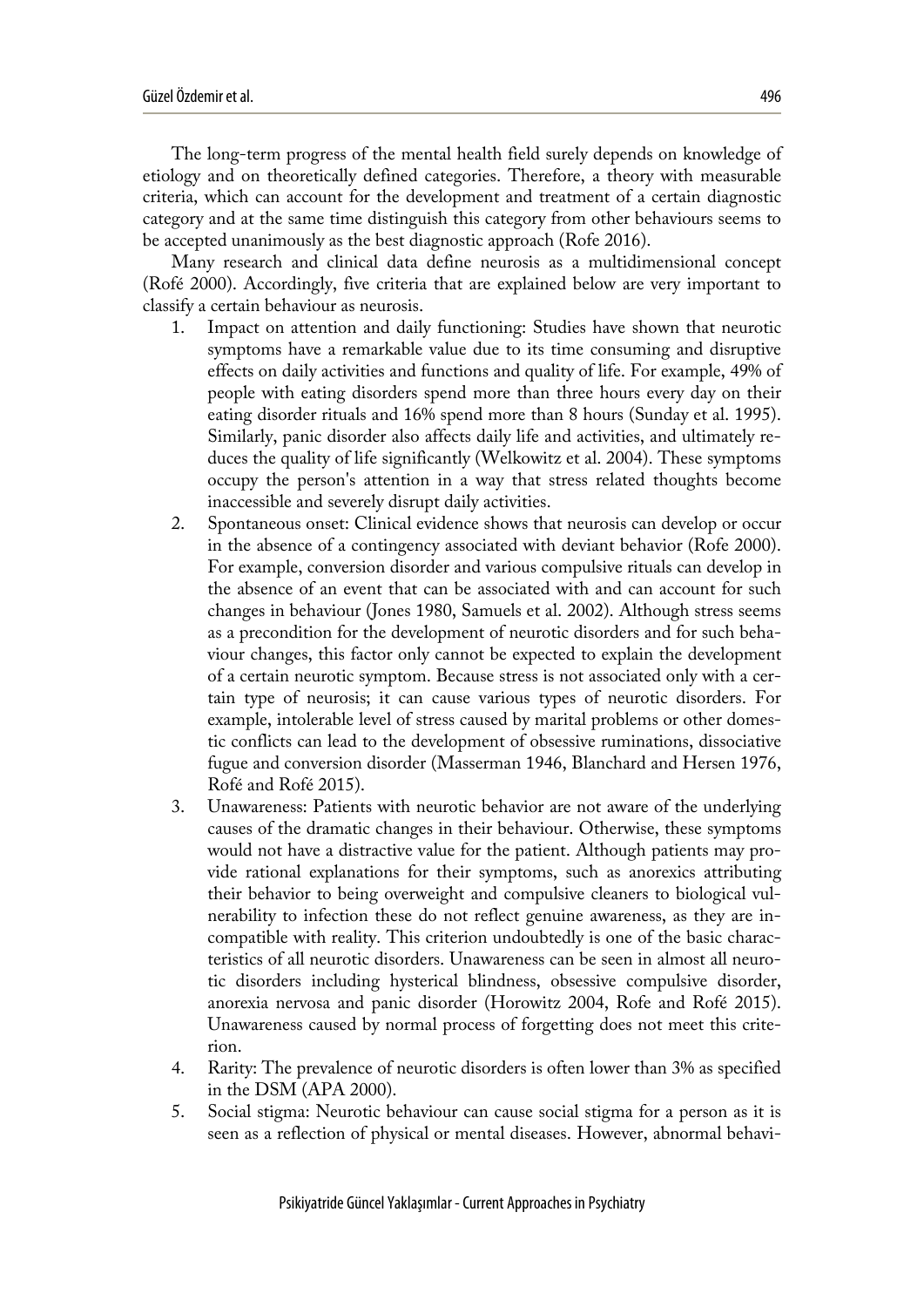our is by definition bizarre and unintelligible behaviour for majority of observers (Carson et al. 1988). As Bandura (1969) states, "The designation of behaviour as pathological, in addition to other factors, involves social judgments based on the normative standards of the people who criticize". Psychopathology is understood characteristically from the degree of deviation from social norms which define how people behave at different times and in different situations. Therefore the appropriateness of symbolic, affective and social responses to situations constitutes an important criterion to define symptomatic behavior (APA 2013).

#### **A Case with Agoraphobia**

This case involves an autobiographical account of William Ellery Leonard, a poet, writer and a professor who developed agoraphobia at the age of 36 (Leonard 1927). This disorder occurred a few weeks after his wife committed suicide who belonged to a highly respected family. Almost all of his friends and family who had thought Leonard as a demanding and self-centered person blamed him for the death of his wife. After a short while, he had a sudden panic attack when he was by a lakeside thinking. Since there was no triggering factor in the environment, even himself found this attack irrational. Leonard's symptoms significantly preoccupied his attention and disrupted his daily activities. The onset of symptoms was sudden as there was nothing to account for the change in his behaviour. The patient was not aware of the cause of this dramatic change in behaviour and his symptoms caused him to be socially stigmatized (Leonard 1927).

# **New Concept of Repression**

RCTN maintains that a new repression concept and an alternative model for unawareness can explain the development of neurosis more consistently and integrate treatments of these disorders into a theoretical framework (Rofe 2013).

Although RCTN is in agreement with Freud (1914) that repression is key to understand neurosis, there are some basic differences between two theories in terms of the relation of this concept with neurotic disorders (Rofé 2008). RCTN suggests keeping the essence of repression concept, the part which was described by Freud in these words, "turn something away and keep it at a distance, from the conscious". In the earliest writings of Freud, repression was considered a potentially conscious mechanism. It was expressed as 'at least sometimes deliberate, intentional action' (Erdelyi 2006). RCTN considers repression a conscious coping mechanism by which the individual removes stimuli which are threat risks, using distractive measures. This new conceptualization is consistent with empirical research exploring the fact that repression is nothing but a conscious distraction (Holmes 1990). The understanding that repression is consciousness and deliberate distraction is consistent with the bulk of experimental studies that examine the nature of the repression in the laboratory environment (Holmes 1974, Holmes 1990).

This new definition eliminates the other three components of psychoanalytic concept of repression (forgetting trauma, unconsciousness, temporary relationship between forgotten trauma and neurotic disorders) as they do not have any empirical support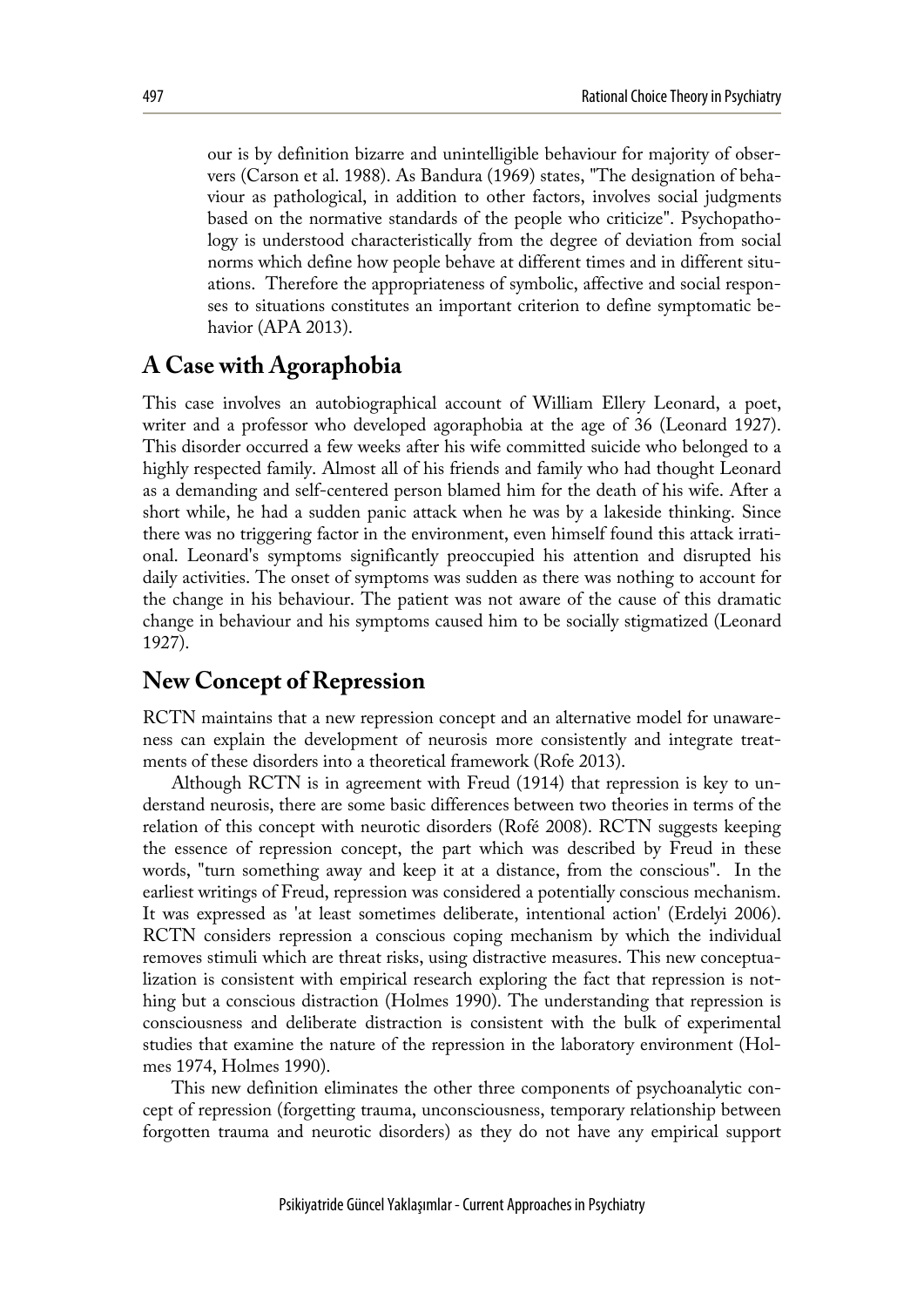(Rofé 2008). Another important change made by RCTN is that it distinguishes between normal repression and pathological repression. The repression becomes pathological to the extent that it becomes inadequate to keep stress-related thoughts out of mind, or when a person confronts stress that exceeds his/her coping skills. Under these circumstances, some individuals tend to intentionally and rationally prefer neurotic behaviors which keep them occupied until they become unaware of the stress factor. Thus, unlike psychoanalysis, neurosis occurs in response to current stress factors, not childhood trauma, and most importantly, repression is the outcome, not the cause of neurosis (Rofé 2010).

According to this theory; irrespective of the source of the stress, the behavioral options are restricted when the individual is exposed to extreme stress levels. In an environment of uncertainty and risk, they may intuitively select some non-rational behaviors as coping methods including aggression, substance abuse, suicide attempt to remove stressors. From RCTN's standpoint; people are assumed to have more or less knowledge of their state of action and chose the best action or tools to achieve their goals. As a result, people think that when they are confronted with stress that exceeds their normal coping ability, a certain neurotic behavior is the best and the least costly reaction (Rofé 2010).

# **Choice of Symptoms**

RCTN claims neurotic behaviors as conscious choices. The main goal of these choices is to try to distract the person from stress stimuli that disturb the person. The choice of a particular symptom is determined by the cost benefit and profit-loss analysis (Rofe 2010), the need to control the individual's stressor and whether this behavior is available through various channels of information (e.g. peer and family). A case which involved panic attack symptoms can be used to explain the above. A young male patient wad afraid to lose his mother who suffers from high blood pressure after his grandmother who also suffered from high blood pressure died suddenly. He had some typical behaviours which he had developed rationally as a result of this fear. This person refuses to sleep when her mother is asleep. He could sleep only when his mother was awake. He started to observe symptoms that he had developed due to insomnia. When this pressure and stress inducing thoughts start to become impossible to cope with, panic attack symptoms occur.

# **Unawareness: A Self-Deception Process**

RCTN agrees with psychoanalysis, that the fact that patients are not aware of the underlying cause of their deviant behaviour is the key to understand neurosis (Shevrin and Dickman 1980). However, contrary to psychoanalysis, RCTN explains the lack of awareness in conscious and rational terms and attributes this effect to two psychological mechanisms. A mechanism elaborated by Rofé in previous studies is associated with repressive processes produced by the strong distractive value of the symptom. This enables the patient to focus on the symptom and keep stress related thoughts away from his/her mind. As a result, the patient is not aware of the original stressor that causes symptoms to occur. The second mechanism concerns relate to the psychological processes by which patients become unaware of their conscious and deliberate involvement in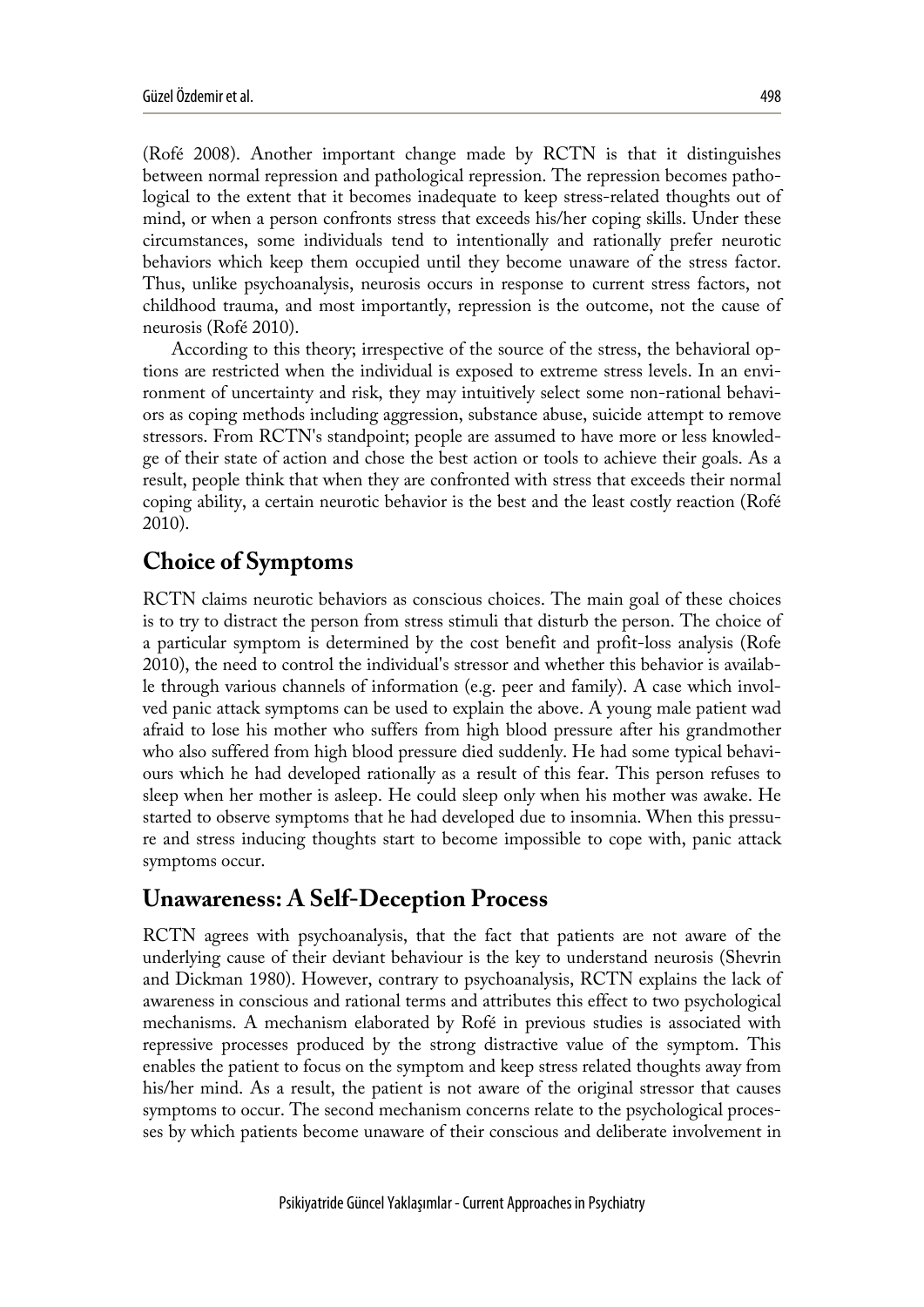the adoption and maintenance of the symptom. This psychological process by which patients create unawareness of the knowledge of self-involvement is essential for maintaining the repressive value of the symptom. If patients became aware of their involvement, the symptom would lose its distracting value. Accordingly, any therapeutic intervention that disrupts unawareness of knowledge of self-involvement would damage the repressive value of the symptom and thus increase the patient's tendency to abandon this behavior (Rofé 2010).

When a neurotic symptom is adopted, various factors weaken the person's knowledge of self-involvement. Then a number of mechanisms further reduce the knowledge of self-involvement, leading to the inability to retrieve the initial information. The phenomenological result of these processes is a temporary lack of awareness regarding the patient's active and conscious involvement in producing the deviant behavior. When a patient develops a neurotic symptom, knowledge of self-involvement can be weakened by any of the following four factors.

- 1. Impaired cognitive functioning: Numerous studies have shown that adverse emotional states such as anxiety and depression can lead to cognitive impairments such as attentional deficits (Mialet et al. 1996, Erickson et al. 2005). Findings also show that the emotional distress in people distracts them and interferes with their encoding process, resulting in poor learning and memory (Christopher and Mac Donald 2005, Rose and Ebmeier 2006). Accordingly, given RCTN hypothesis on the development of neurotic diseases, when patients are confronted with intolerable stress, their awareness of self-involvement will be disrupted at the decision making at the onset stage (Rofe 2010).
- 2. Directed forgetting: The studies in which people are instructed to forget the information they are provided, have shown that people have the ability to forget any information by deliberately disrupting the encoding process (Anderson 2005, Hourihan et al. 2006, Gottlob et al. 2006). Therefore, given patients' interest in being unaware of their self-involvement, the patients can direct their attention away intentionally, hindering the encoding of knowledge of self-involvement (Rofe 2010).
- 3. Symptom distractibility: Research has shown that encoding can be disrupted by distractive factors (Wolach and Pratt 2001, Tremblay et al. 2005). In this regard, the behavioral change becomes so dramatic and unusual that it is likely to consume the patient's entire attention. Since attention is so intensely focused on these extremely powerful and distractive stimuli that the encoding of knowledge of self-involvement is seriously disrupted. DID (Dissociative identity disorder) can be given as a clinical example which shows the effect of neurotic symptoms on the attention of a person. As noted by Bliss (1980), a DID patient "creates personalities by blocking everything from her head, mentally relaxes, concentrates very hard. She clears her mind but she is not aware of what she's doing".
- 4. Brief encoding period: Clinical evidence indicates that the ultimate decision regarding the choice of a specific neurotic disorder is made spontaneously, in the absence of prior planning. For example, Malamud (1944) describes the case of an unhappy, married man whose wife became pregnant, despite an agreement that they would not have children. On the way to the hospital to visit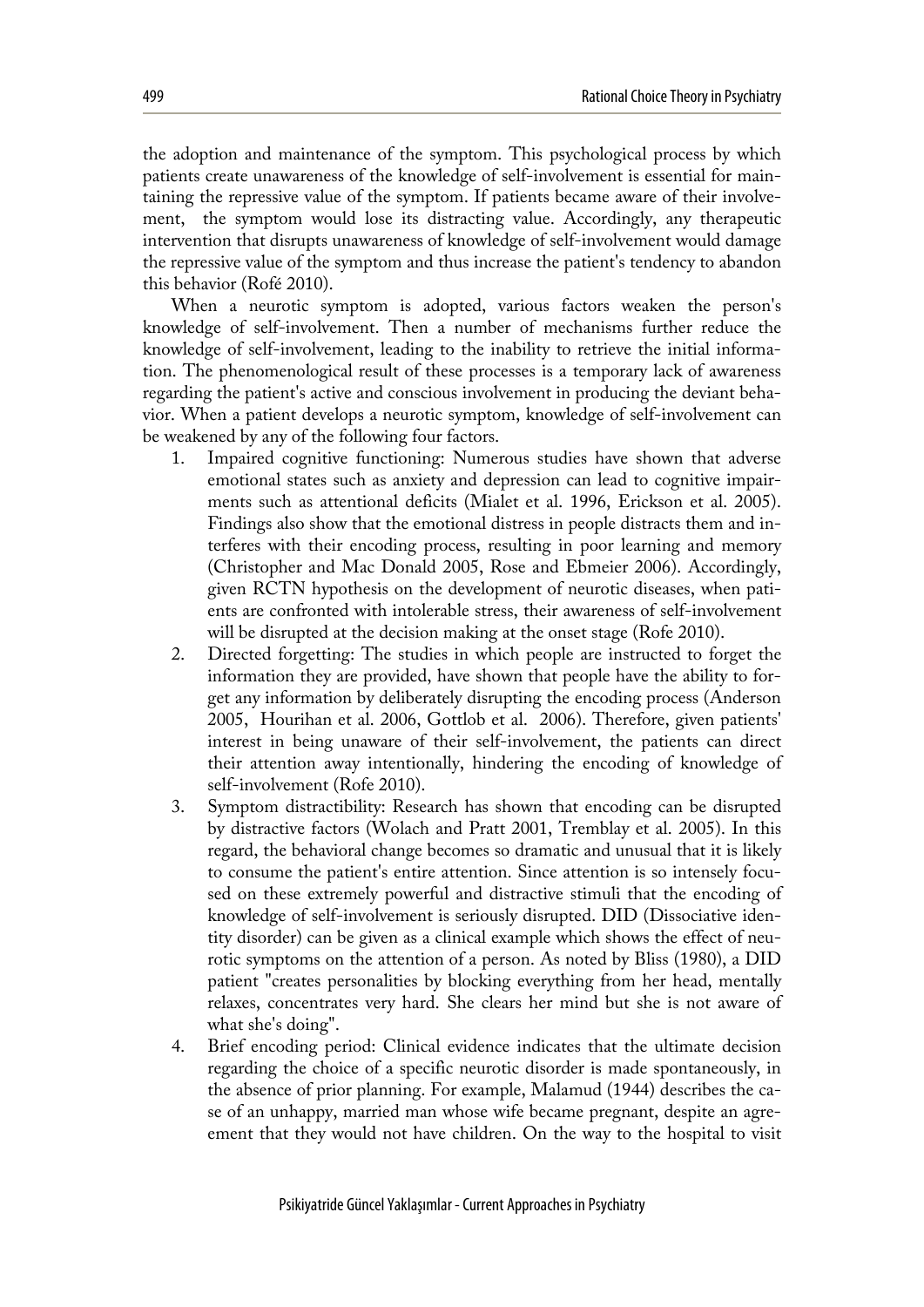his wife and newborn child, the man was slightly injured in a car accident and immediately developed hysterical blindness. Obviously, as the symptom developed spontaneously, the patient did not even have an opportunity to contemplate the knowledge of self-involvement.

In summary, the above four factors should substantially weaken the encoding of knowledge of self-involvement and may even cause the patient to be totally unaware of this knowledge. It is difficult to say that all these factors have an effect on every case, but only one factor can be quite influential.

# **Retrieval Inhibiting Mechanisms**

#### *State Dependent Memory and Environmental Context*

Numerous studies on state-dependent memory indicate that retrieval becomes even more difficult when the individuals' conditions during retrieval differs from that of the original learning situations (Blaney 1986, Lang et al. 2001). Similarly, altering the individual's emotional state facilitates forgetting (Pearce et al. 1990, Eich 1995). Since symptom adoption relieves emotional distress, altered emotional state after symptom adoption hinders the retrieval of knowledge of self-involvement. State dependent memory is especially effective in inhibiting knowledge of self-involvement in DID patients because the alternate personalities tend to be extremely different in terms of tastes, preferences, emotion, behavior, gender, and age (Putnam et al. 1986). Changes in the environmental context have also been shown to reduce the recall and recognition performance (Smith and Vela 2001). Several symptoms, such as agoraphobia, dissociative fugue, and compulsive cleaning, generate significantly different environments from those prior to symptom adoption and thus also inhibit the retrieval of knowledge of self-involvement (Rofe 2010).

#### *Suppression*

Experimental evidence indicates that people can recruit a cognitive-neuropsychological mechanism by which awareness is prevented for unwanted memories (Anderson and Green 2001, Geraerts and McNally 2008, Levy and Anderson 2008). These studies have demonstrated that when participants were instructed to intentionally forget earlier learned items, subsequent memory performance was impaired. Therefore, patients weaken the retrieval of knowledge of self-involvement by intentionally suppressing thoughts about this anxiety-provoking knowledge and by avoiding situations that may remind them of it. This theoretical approach is consistent with the psychoanalytic definition of suppression, which was seen as conscious efforts to forget undesirable material (Freud 1936).

#### *Hypnotic Amnesia*

Research on hypnotic amnesia has shown that this phenomenon is the consequence of active distractive maneuvers through which the person deliberately ignores relevant target cues and attends exclusively to other matters (Bowers 1996, Wagstaff and Frost 1996). Therefore even after the encoding stage, patients with neurotic disorder can induce an amnesic-hypnotic state by deliberately focusing on the neurotic behavior, thereby blocking the retrieval of knowledge of self-involvement.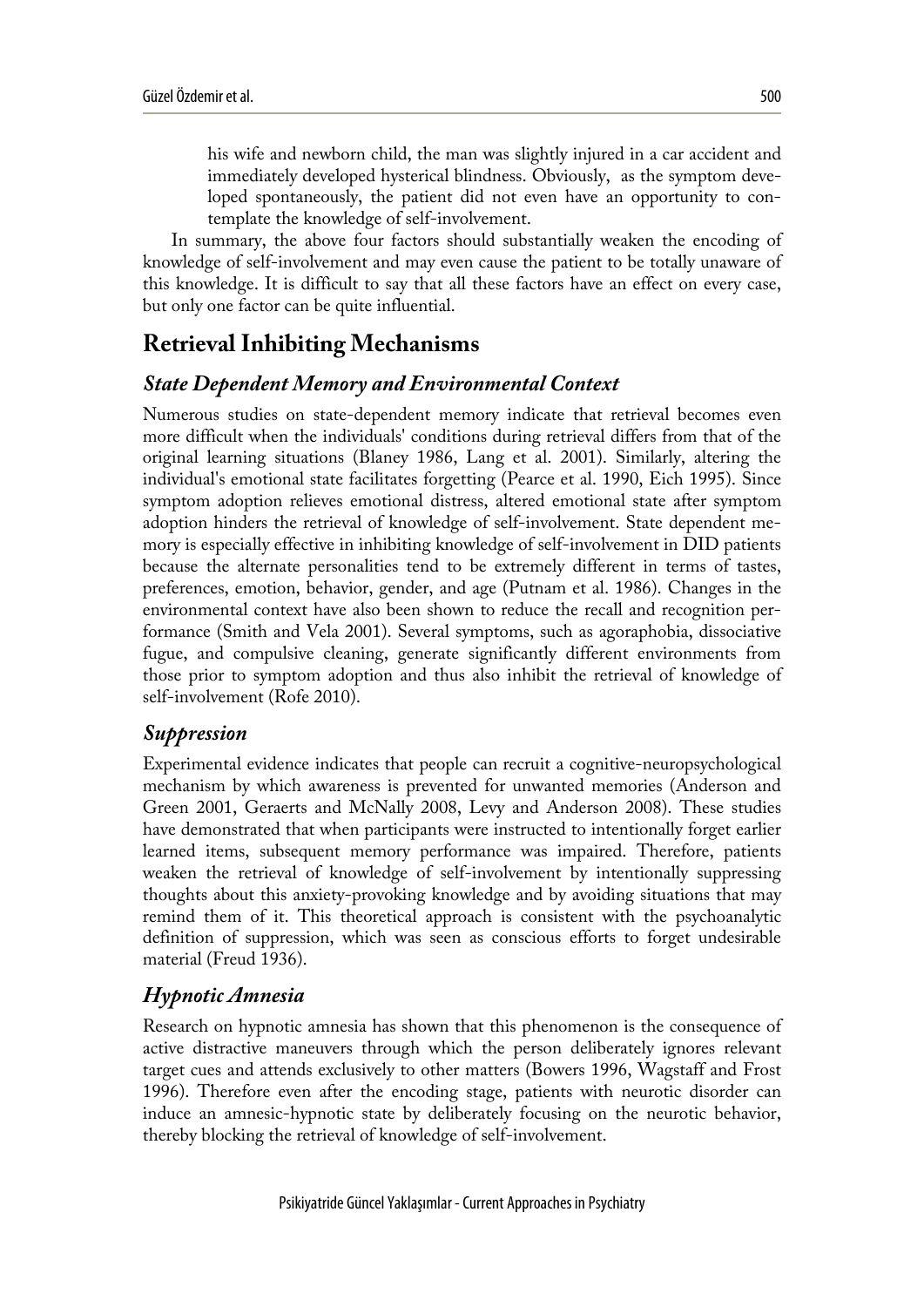Thus, all of the factors mentioned above cause a total state of unawareness immediately after the initial display of the symptom.

#### **Self-Deceptive Belief**

As mentioned earlier, most patients develop a self-deceptive belief of illness depending on the information they are exposed to. However, how can we explain the cases in which patients deny any possibility that there is something wrong with them? For example, a patient who is anorexic can insist that "she looks fine and that there is nothing wrong with her being so skinny" and state that "I enjoy having this disease and I want it. I can not convince myself that I am ill and that there is something from which I need to recover "(Bruch 1978). From RCTN's point of view, patients who deny that their behavior is deviant, who are mainly anorexics and certain patients with OCD are no less logical and reality-oriented than patients in the "illness" group (Kozak and Foa 1994). These patients deny their diseases based on the information they derive from external and internal evidence to which they are exposed and create an unawareness. Socially accepted behaviors are often observed (e.g. diet and cleanliness). The symptom is eve praised before it increases to exaggerated, strange levels. Even after onset, the social reinforcement is likely to continue at least at the level observed in the initial stage. For example, Branch and Eurman (1980) found that at first, families and friends admire sufferers of anorexia for their appearance and self-control (Porzelius et al. 1999).

The second reason that motivates patients to deny that their behavior is deviant is an internal experience of sense of control. As noted by Bruch (1978) regarding anorexia, keeping weight and body size under control provides patients with a meaningful sense of achievement. It gives them a goal in life, which replaces the emptiness and the helplessness. Weight loss helps combat feelings of inadequacy and improves self-worth (Hollon 1990). A similar view was expressed by Edelstein (1989); he noted that anorexia satisfies patients' compulsive need to master their vital drive of hunger. The sense of control may also be important in OCD. In OCD too, the symptoms empower patients to overcome their fear of loss of control over their impulsive behaviors (Denys et al. 2004).

An additional internal factor that should intensify patients' tendency to deny that their behavior is deviant, to such an extent that they may even take pleasure in their behavioral change (see Bruch,1978), is emotional relief resulting from the distractive value of the symptom. Because patients deny that their behavior is deviant, they invent self-deceptive explanations to rationalize their sudden behavioral change. For example, Garner (1986) noted that "Bizarre eating patterns and the resolute refusal of adequate nourishment become plausible given the anorexic patient's conviction that thinness is essential for her happiness or well-being."

Given RCTN's claim that self-deceptive belief of denial is not voluntary, but is based on adequate information, one would expect that people with anorexia will abandon this belief in favor of a self-deceptive belief of illness when bodily conditions are seriously deteriorated. Indeed, as supported by Greenfeld (1991) the tendency to adopt a belief of illness is greater among patients with increased weight loss and longest inpatient stays. Moreover, when bulimic symptoms accompany anorexic behavior, there is a greater tendency to choose the strategy of illness, rather than denial (Pryor et al. 1995). This seems to be so because binge eating is socially unacceptable and is associated with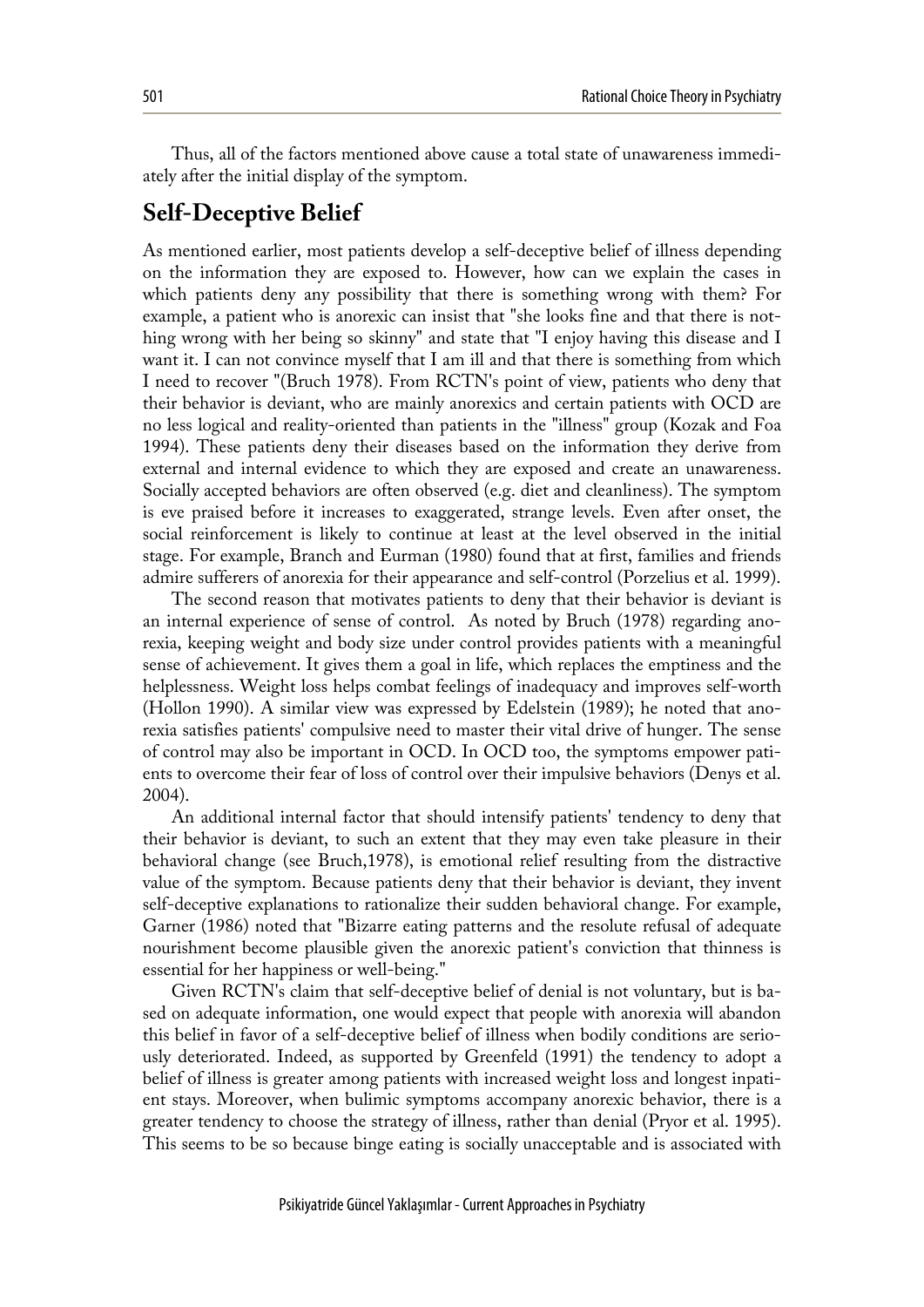the sense of loss of control (APA 2000). From the perspective of RCTN, however, the patients in "denial" are no less realistic or rational than the patients with "illnesses." Patients make logical inferences from the specific external and internal observations to which patients are exposed immediately after the creation of unawareness.

#### **Rational Choice Theory in Sexual Abuse**

Application of the rational choice theory to crime has emerged to explain offenses as a function of anticipated reward and punishment. Advocates of this theory investigate why some people refrain from committing sexual offenses, while others commit sexual offenses. According to this theory; the person calculates the benefits and losses that will be incurred in the criminal action that the person will commit and identifies positive and negative outcomes and commits the crime if it is a profitable choice. In this case, the person potentially has the idea of the crime and his tendency to commit a crime will increase if the benefit from that crime is greater than the crime's harm depending on his analysis. In the studies conducted in this field found that sex offenders both rationalize and calculate their behavior when committing a crime (Gönültaş et al. 2015).

# **Integrative Therapeutic Model**

Based on the belief that neurotic disorders are the consequence of factors beyond a person's conscious control, traditional theories of psychopathology believed that, like the treatment of a physical illness, therapeutic intervention has a curative effect in the sense that it eradicates the underlying cause of disorder. Although different schools of psychopathology have not reached consensus on the direct cause of deviant behavior, all agree that patients have some constitutional psychophysiological deficits which are curable. Given RCTN's claim that the neurotic symptom is a pathological coping mechanism that people consciously and deliberately adopt when stress exceeds their normal coping abilities, the goal of therapy is to produce appropriate psychological conditions that will motivate patients to abandon their symptoms. The optimal psychological state is the elimination of stress, either directly or indirectly, through the reinforcement of patients' coping skills.

In conclusion, according to this theory, all therapies exert their effects by removing patients' absence of awareness, increasing the cost of symptoms, reducing their emotional distress or eliminating stressors (Rofe 2010).

# **Conclusion**

The rational choice theory presents a new perspective in psychopathology that is contrary to traditional theories. This theory claims that, contrary to the basic assumptions of other theories, patients consciously and rationally choose a neurotic symptom as a pathological coping mechanism when confronted with intolerable levels of stress. This radical change in traditional thinking enables the theory to use numerous studies of informational processing to account for patients' unawareness of the underlying cause of their neurotic symptoms. Additionally, the re-conceptualization of neurosis constitutes a milestone in understanding the mechanisms of therapeutic change. Although investigators are increasingly pessimistic about the possibility of integrating research and clinical evidence about the efficacy of various therapeutic interventions, this theory is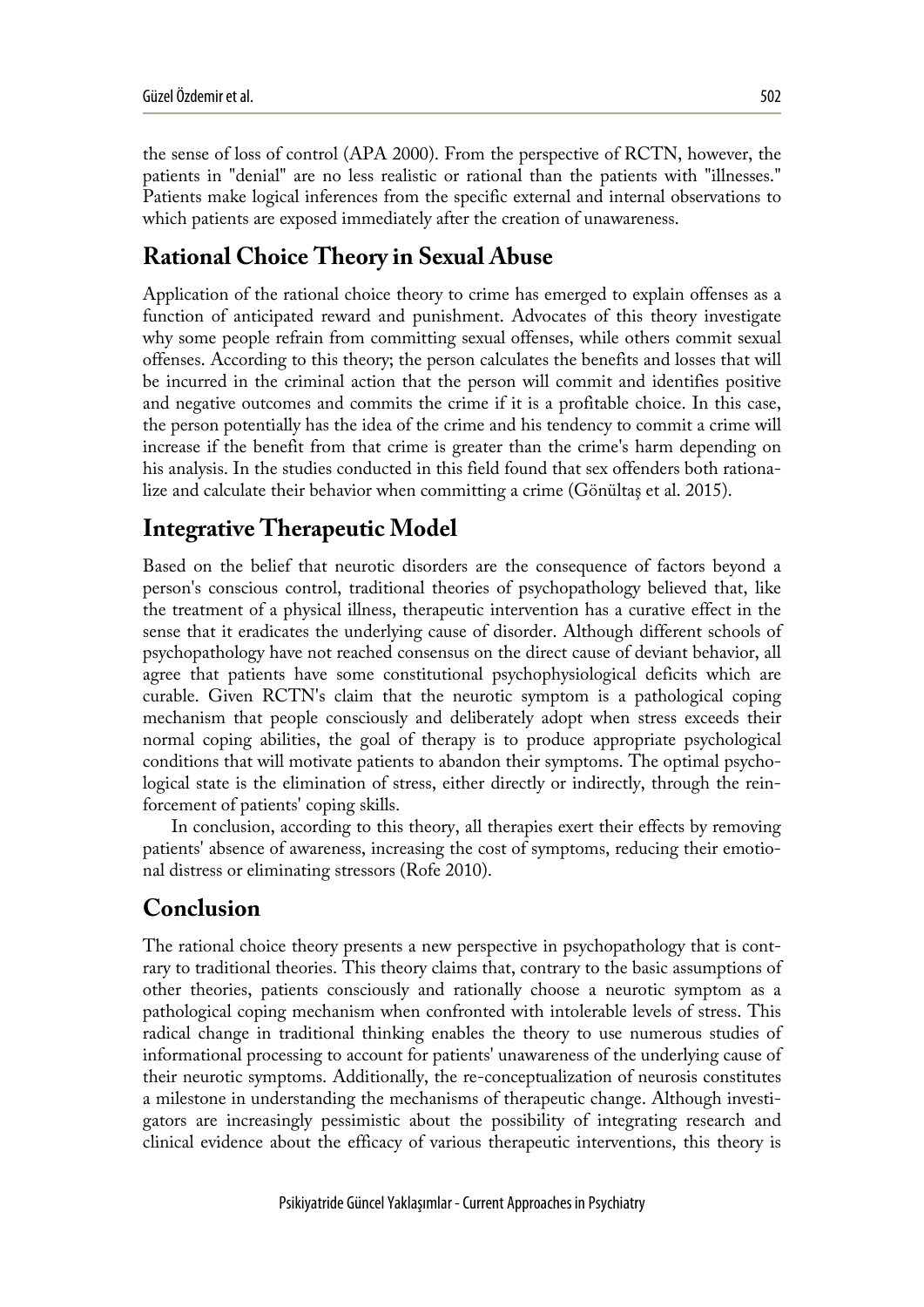able to account for the efficacy of various interventions by a single set of theoretical concepts.

RCTN shares Freud's (1915) clinical intuition that the key to understanding neurosis is clarifying the mechanism that controls the process of unawareness and the manifestation of the symptom. Both theories believe that all neurotic disorders have the same etiology and that patients become unaware of a particular stressor, trauma, or complaint through the repression mechanism. Freud believed that unawareness is important for understanding the phenomenon of neurosis through his work with neurotic patients. Consistent with the cognitive theory, RCTN claims that patients' beliefs play an important role in the development and treatment of anxiety disorders (Clark 1986, Beck 1988).

Following many years of intensive research, along with the ongoing controversy regarding the mechanism that controls the development and treatment of psychological disorders, the central task of anew theory in psychopathology is to resolve the difficulties in the field and integrate the findings that have accumulated throughout the years into a single theoretical framework. Thus, although apart from case studies, this theory does not present new data of its own, it provides a theoretical framework by which unaccountable difficulties in both psychotherapy and psychopathology can be addressed. For this reason, although more research is needed to reach the ultimate understanding of mental disorders, it is thought that to achieve this goal rational choice theory must be included in available theoretical approaches..

# **References**

- Anderson MC (2005) The role of inhibitory control in forgetting unwanted memories: A consideration of three methods. In Dynamic Cognitive Processes (Eds N Ohta, C MacLeod, B Uttl):159–189). Tokyo, Japan, Springer-Verlag.
- Anderson MC, Green C (2001) Suppressing unwanted memories by executive control. Nature, 410:366–369.
- APA (1980) Diagnostic and Statistical Manual of Mental Disorders, Thirdedition (DSM-III). Washington, DC, American Psychiatric Association.
- APA (2000) Diagnostic and Statistical Manual of Mental Disorders, Fourth edition text revision (DSM-IV-TR). Washington, DC, American Psychiatric Association.
- APA (2013) Diagnostic and Statistical Manual of Mental Disorders, 5th edition (DSM-5). Washington, DC, American Psychiatric Association.

Bandura A (1969) Principles of Behavior Modification. New York, Holt, Rinehart & Winston.

- Beck AT (1988) Cognitive approaches to panic disorder: theory and therapy. In Panic: Psychological Perspectives (Eds S Rachman, JD Maser). Hillsdale, NJ: Erlbaum.
- Blanchard EB, Hersen M (1976) Behavioral treatment of hysterical neurosis: symptom substitution and symptom return reconsidered. Psychiatry, 39:118-129.
- Blaney PH (1986) Affect and memory: a review. Psychol Bull, 99:229–246.
- Bliss EL (1980) Multiple personalities. Arch Gen Psychiatry, 37:1388–1397.

Bowers KS, Woody EZ(1996) Hypnotic amnesia and the paradox of intentional forgetting. J Abnorm Psychol, 105:381–390.

Branch H, Eurman LJ (1980) Social attitudes toward patients with anorexia nervosa. Am J Psychiatry, 37:631–632.

Bruch H (1978) The Golden Cage: The Enigma of Anorexia Nervosa. Cambridge, MA, Harvard University Press.

Carson RC, Butcher JN, Coleman JC (1988) Abnormal Psychology and Modern Life, 8th ed. New York, Harper Collins.

Christopher G, Mac Donald J (2005) The impact of clinical depression on working memory. Cogn Neuropsychiatry, 10:379–399.

Clark DM (1986) A cognitive approach to panic. Behav Res Ther, 24: 461–470.

Denys D, de Geus F, van Megen H, Westenberg HGM (2004) Symptom dimensions in obsessive–compulsive disorder: factor analysis on a clinician-rated scale and a self-report measure. Psychopathology, 37:181–189.

Eich E (1995) Mood as a mediator of place dependent memory. J Exp Psychol Anim Learn Cogn, 124:293–308.

Eich E, Macaulay D, Ryan L (1994) Mood dependent memory for events of the personal past. J Exp Psychol Anim Learn Cogn,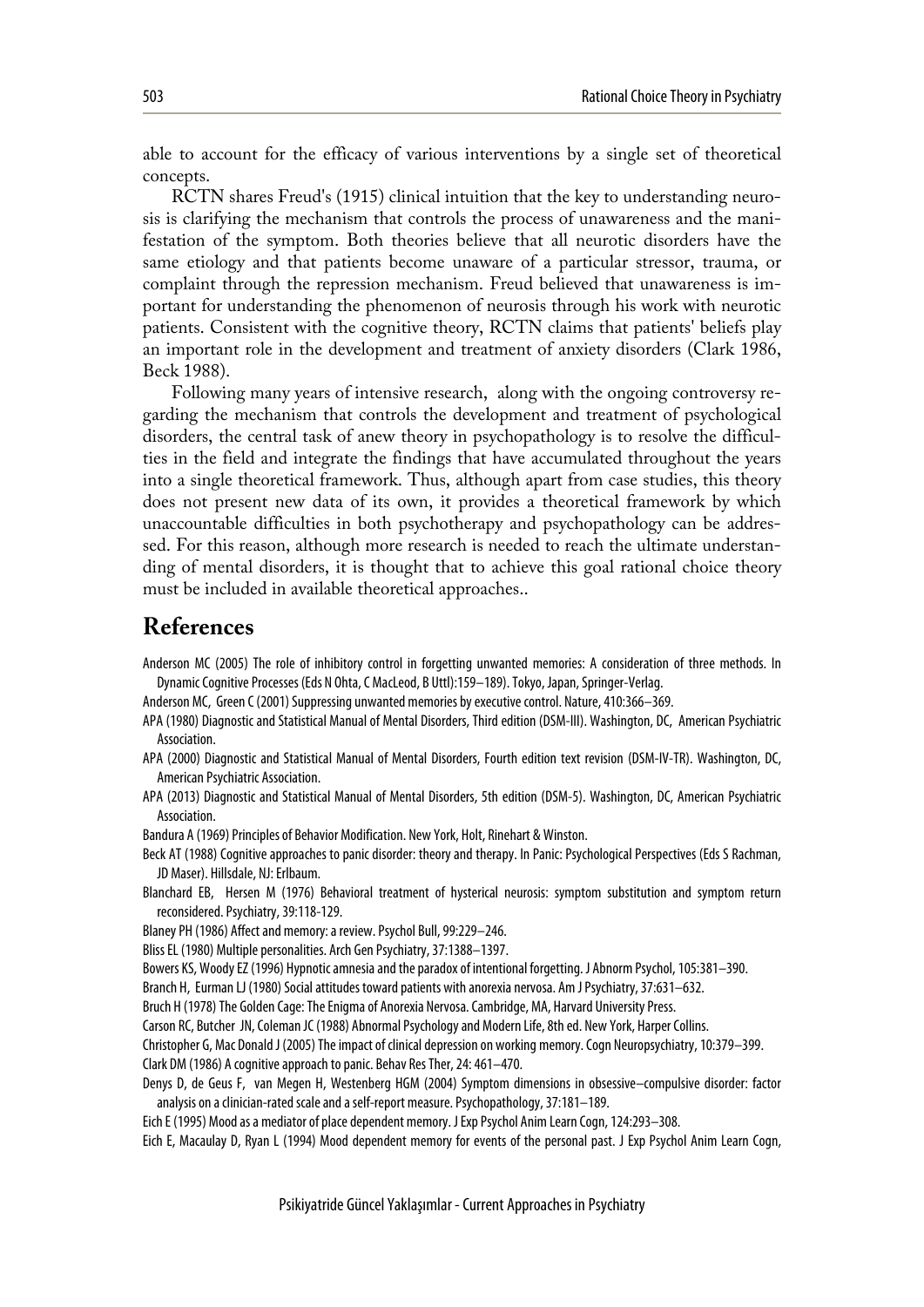123:201–215.

- Erdelyi MH (2001) Defense processes can be conscious or unconscious. Am Psychol, 56:761–762.
- Erdelyi MH (2006) The unified theory of repression. Behav Brain Sci, 29:499-551.
- Erickson K, Drevets WC, Clark L, Cannon DM, Bain EE et al. (2005) Mood-congruent bias in affective go/no-go performance of unmedicated patients with major depressive disorder. Am J Psychiatry, 162:2171–2173.
- Freud A (1936) The Ego and the Mechanisms of Defense. New York, NY, International Universities Press.
- Freud S (1914) On the history of the psychoanalytic movement. In The Standard Edition of the Complete Psychological Works of Sigmund Freud (Ed J Strachey). London, Hogarth Press.
- Freud S (1915) Repression. In The Standard Edition of the Complete Psychological Works of Sigmund Freud (Ed J Strachey):141- 158. London, Hogarth Press.

Garner DM (1986) Cognitive therapy for anorexia nervosa. In Handbook of Eating Disorders: Physiology, Psychology and Treatment of Anorexia and Bulimia (Ed KD Brownell, JP Foryet). New York, NY, Basic Books.

Geraerts E, McNally RJ (2008) Forgetting unwanted memories: directed forgetting and thought suppression methods. Acta Psychol, 127: 614–622.

Gottlob LR, Golding JM, Hauselt WJ (2006) Directed forgetting of a single item. J Gen Psychol, 133:67–80.

Gönültas B, Oral G, Beyaztas G (2015) Cinsel istismarları açıklayan teorilerin suç soruşturmaları bağlamında irdelenmesi. Türkiye Adalet Akademisi Dergisi, 6(21):79-104.

Green Ѕ (2002) Rational Choice Theory: An Overview. Baylor, US, Baylor University.

- Greenfeld DG, Anyan WR, Hobart M, Quinlan DM, Plantes M (1991) Insight into illness and outcome in anorexia nervosa. Int J Eat Disord,10:101–109.
- Holmes DS (1974) Investigations of repression: differential recall of material experimentally or naturally associated with ego threat. Psychol Bull, 81:632-653.

Holmes DS (1990) The evidence for repression: an examination of sixty years of research. In Repression and Dissociation: Implications for personality theory, psychopathology, health (EdJL Singer). Chicago, University of Chicago Press.

Horowitz LM (2004) Interpersonal Foundations of Psychopathology. Washington, DC, American Psychological Association.

- Hourihan, Gottlob KL, Taylor TL (2006) Cease remembering: control processes in directed forgetting. J Exp Psychol: Hum Percept Perform, 32:1354–1365.
- Jones MM (1980) Conversion reaction: anachronism or evolutionary form?aA review of neurologic,behavioral and psychoanalytic literature. Psychol Bull, 87:427-441.
- Kozak MJ, Foa EB (1994) Obsessions, overvalued ideas, and delusions in obsessivecompulsive disorder. Behav Res Ther, 32:345– 353.
- Krstić M (2014) Rational choice theory and addiction behavior. Trziste, 24:163-177.
- Kuloglu M, Atmaca M, Tezcan E, Gecici O, Bulut S (2003) Sociodemographic and clinical characteristics of patients with conversion disorder in eastern Turkey. Soc Psychiatry Psychiatr Epidemiol, 38:88–93.
- Lang AJ, Craske MG, Brown M, Ghaneian A (2001) Fear-related state dependent memory. Cogn Emot, 15:695–703.

Leonard WE (1927) The Locomotive God. New York, Appleton-Century.

Levy BJ, Anderson MC (2008) Individual differences in the suppression of unwanted memories: the executive deficit hypothesis. Acta Psychol, 127:623–626.

Malamud W (1944). The psychoneuroses. In Personality and the Behavior Disorders: A Handbook Based on Experimental and Clinical Research (Ed JM Hunt). New York, NY, Ronald.

Masserman, JH (1946) Principles of Dynamic Psychiatry. Philadelphia, WB Saunders Company.

Mialet JP, Pope HG, Yurgelun-Todd D (1996) Impaired attention in depressive state: a non-specific deficit? Psychol Med, 26: 1009–1020.

Pearce SA, Isherwood S, Hrouda D, Richardson PH, Erskine A, Skinner J (1990) Memory and pain: tests of mood congruity and state dependent learning in experimentally induced and clinical pain. Pain, 43:187–193.

- Pilecki BC, Clegg JW, McKay D (2011) The influence of corporate and political interests on models of illness in the evolution of the DSM. Eur Psychiatry, 26:194-200.
- Porzelius LK, Berel S, Howard C (1999) Cognitive behavioral therapy. In Handbook of Comparative Interventions for Adult Disorders (Eds M Hersen, AS Bellack):491–512. New York, NY, Wiley.
- Pryor TL, Johnson T, Wiedrman MW, Boswell DL (1995) The clinical significance of symptom denial among women with anorexia nervosa: another disposable myth? Eat Disord, 3:293–303.
- Putnam FW, Guroff JJ, Silberman EK, Barban L, Post RM (1986) The clinical phenomenology of multiple personality disorder: a review of 100 recent cases. J Clin Psychiatry, 47:285–293.

Psikiyatride Güncel Yaklaşımlar - Current Approaches in Psychiatry